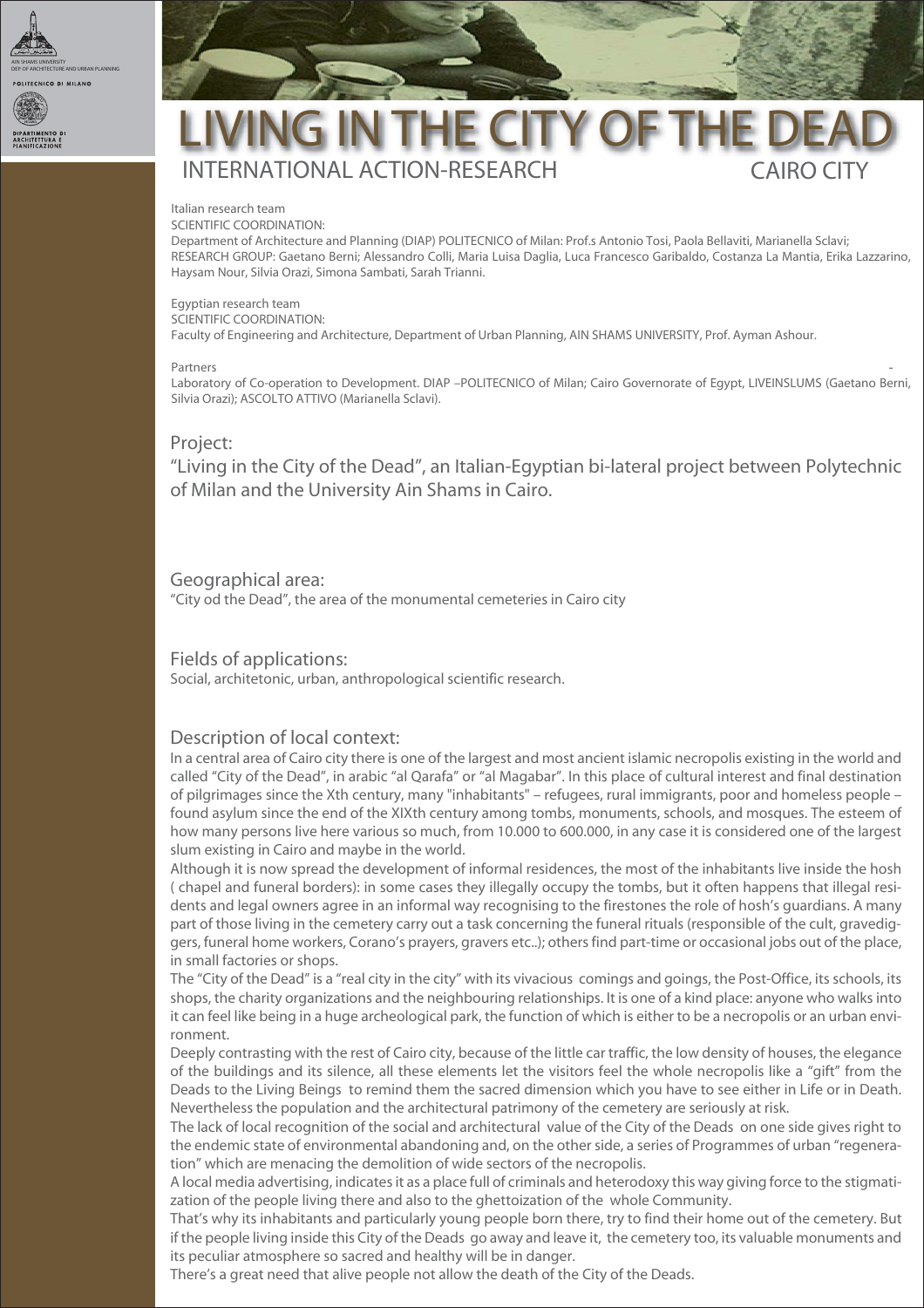

DIPA RTIMEN TO

# LIVING IN THE CITY OF THE DEAI CAIRO CITY **INTERNATIONAL ACTION-RESEARCH**

# **General goals:**

The purpose of the research project is to overcome the partial and reductive vision about City of Dead as a "plague" of Cairo and make it reconsider as means of extraordinary resource, either cultural or etno-anthropological. Thus the deep aim of the project is about valorising it as cultural heritage to preserve with all its social, architectural and environmental systems, viewing it as an experimental context on which it is possible to test new strategies and development models for Cairo of tomorrow.

The research project pursues specially the following goals:

*-* \_ To promote the evaluation of this urban place unique in the world, developing an action either locally and internationally, in order to sustain the recognition and the reinforcement of its architectonic, social, and environmental patrimony.

\_ To favour and spread inside the community there settled the recognition of this patrimony. With special care and interest for the housing practices which might damage or preserve it, for the ritual "knowledge" connected to the funeral cult and to the socio-cultural structure which has handed them down until now, and which could nowadays disintegrate or revitalize meeting the modern times.

\_ To suggest at last a changement in the today's conditions of the City of the Deads, in order to embitter some aspects of the social and economic life of its inhabitants, thanks to the restorations of the houses and the services and the development of the working chances in the place.

In particular the research project means to add to the debate on the City of the Dead by offering a research contribution able to interact and problematise the various transformation hypotheses regarding this area. Partly developed as a consequence of the strategic plan for Cairo (Vision 2050), basically they are hypotheses of re-development and re-qualification, in which different objectives may converge, combine and oppose: real estate development and historical conservation, the development of new activities and the preservation of traditional activities, the improvement of life conditions of inhabitants and their dislocation or replacement. The research project intends to bring into the debate a perspective "from inside" the area, working out the attitudes and experience of people living in the area. In methodological terms the project will develop on three axes:

- mapping the forms of the settlement;
- an "extensive" social survey on the social conditions of the population;
- a "qualitative"/in-depth exploration of ways of life, social practices, attitudes.

In any case the involvement of inhabitants and stakeholders, in both research and policy processes, is seen as a necessary condition for an adequate understanding and representation of the process under way.

# **Action strategies:**

To implement the general goasl above mentioned, the following action strategies are crucial:

RESEARCH: developing an action/research activity about the social, economic and territorial conditions of the local context in order to single out the conditions and the resources for a programme of preservation and evaluation either of the historic-architectural patrimony and of the settled community.

The research project is co-ordinated bilaterally by the both the Universities (Politecnico of Milan and Ain Shams University of Cairo ) and it will be composed of joined activities of enquiries and elaboration such as workshops, "on place" inquiries, seminars, documents, teachers, researchers and students exchanges.

COMMUNICATION: to promote public communication actions (shows, seminars, events, publishing) locally, in national and international field. The aim is to build and to divulgate a new interpretetative picture which could be useful to re-define the today's local policies, which are tending to undervaluate this area, letting emerge real risk of demolition and decay.

NETWORKING: to promote events to make the local people aware and networking activities. Ceation of a "light" organization (cultural association, local committee, etc.) pursuing common aims of safeguarding and development of the territory, even relating to the project of eco-tourism. The aim is to absorb the inhabitants as actors involved in an active part in the retraining processes and relevant policies for the definition of City of the Dead and to settle, possibly in a hosh, a kind of Urban Center, functioning as physical aid to sustain the research and the intervention.

### FIRST PILOT PROJECT: SUSTAINABLE TOURISM ACTIVITY

Developing a circuit of sustainable tourism within City of the Dead supported by local actors. This point is starting from the deep belief that this kind of intervention can generate new informal micro-economies, capable of gradually improving the inhabitants' socio-economic conditions.